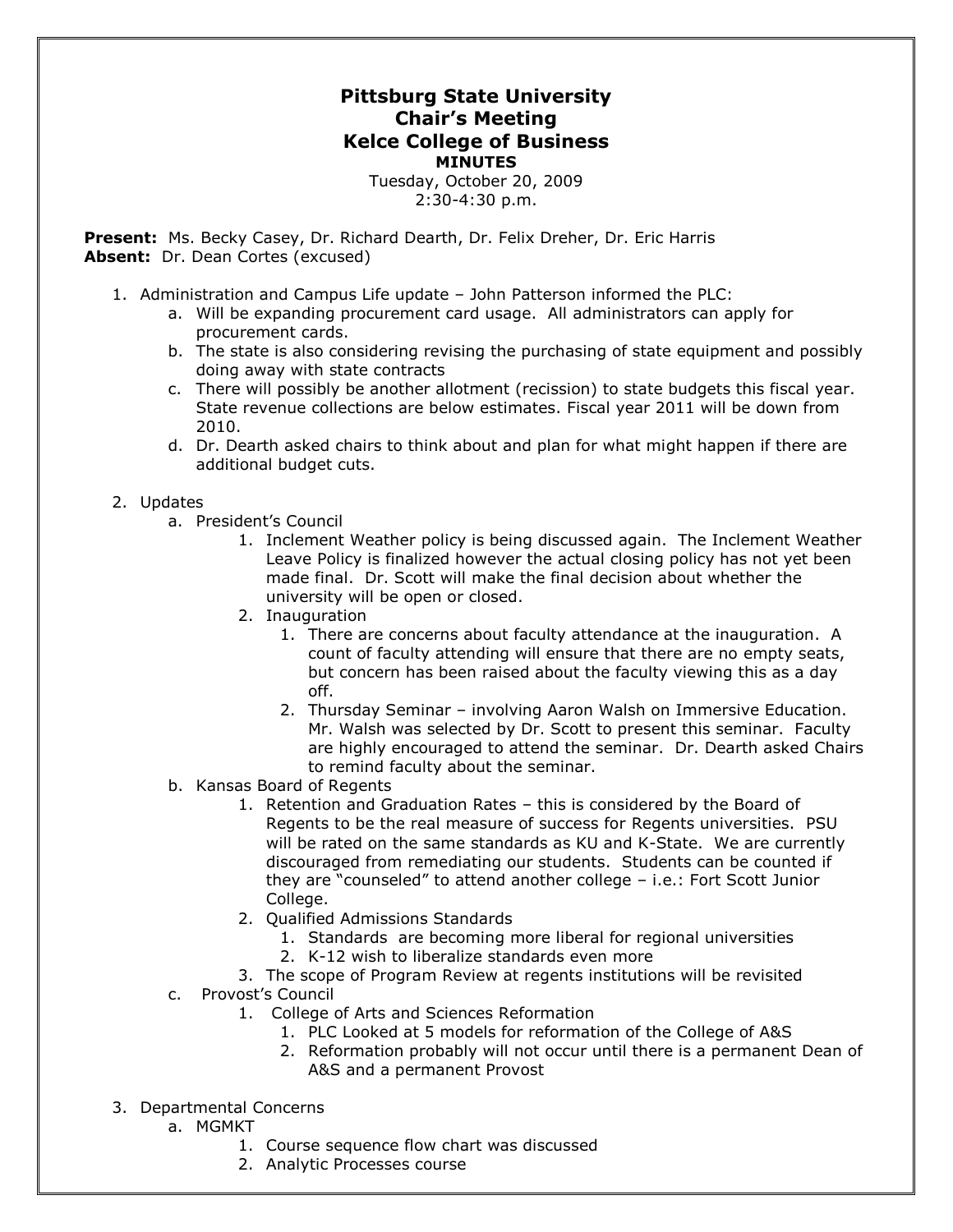- 1. Students are having more and more problems in the course and Dr. Harris is continuing to get complaints from students.
- 2. The Kelce Curriculum Committee will meet this Thursday about the course and will have a response to the Dean before next week. At that point Dr. Dearth will try to find some way to waive the course for students if the curriculum committee recommends that the course be removed.
- 3. Discussed faculty who have decided not to teach during SU 2010 and how this will affect course offerings.
- b. CSIS none
- c. Accounting
	- 1. Ms. Casey suggested putting video cameras in classrooms in order to monitor students when taking exams. Discussion followed on the legality of this issue and whether or not it is an invasion of privacy. Ms. Casey will get quotes on costs for surveillance cameras.
	- 2. Opportunities in Business Day tentative agenda was distributed and discussed.
- d. ECON none
- 4. Discussion items
	- a. Time Keepers memo for inclement weather
	- b. Intensive English
		- 1. This program has been concerned that they have no academic/instructional support and no technical support and are asking for assistance in these areas.
	- c. Math 153 Curriculum Committee
	- d. Assessment
		- 1. Assessment Committee meets again on Oct. 30 to finalize the assessment plan. Minutes from October 19 meeting will be distributed soon for review. Willing faculty will need to participate in the LiveText process.
	- e. Faculty Qualifications Standards 2, 9 & 10 needs to be reviewed as far as faculty qualifications and AQ/PQ status are concerned.
	- f. Global Strategic Planning AACSB has now placed the word "global" in most of its standards. PSU's College of Business next step needs to be to create a strategic Global plan or philosophy. There was discussion on who should be responsible for creating this plan – the Dean and Chairs, or appoint an Ad Hoc Committee? Dr. Dearth will appoint a committee.
	- g. No Chair's Meeting November 24, 2009 Thanksgiving
	- h. Working During Christmas Break
		- 1. The university will be closed; however, 12 month classified/unclassified employees will be required to take vacation or other leave if not working.
		- 2. Window installation will occur during Christmas break and spring break. It will not be necessary for Chairs to be in their offices while windows are being installed. Individual faculty will be required to move items in offices (at least 3 feet back) or out of offices during the installation. The contractor is planning to start on the  $2<sup>nd</sup>$  floor windows first.
	- i. All 4 bathrooms in Kelce will be renovated during summer 2010
- 5. Upcoming events:
	- a. Presidential inauguration October 23
	- b. Deans, Directors, & Chairs fall meeting October 29 @ 2pm will deal with instructional effectiveness – very important for Chairs to attend
	- c. Summer 2010 staffing requests due to Provost October 31
	- d. Faculty Authors reception November 5
	- e. Kelce Faculty Development Seminar (with John Patterson) November 5
	- f. Summer 2010 allocations to Deans from Provost December 1
	- g. Fall commencement December 18